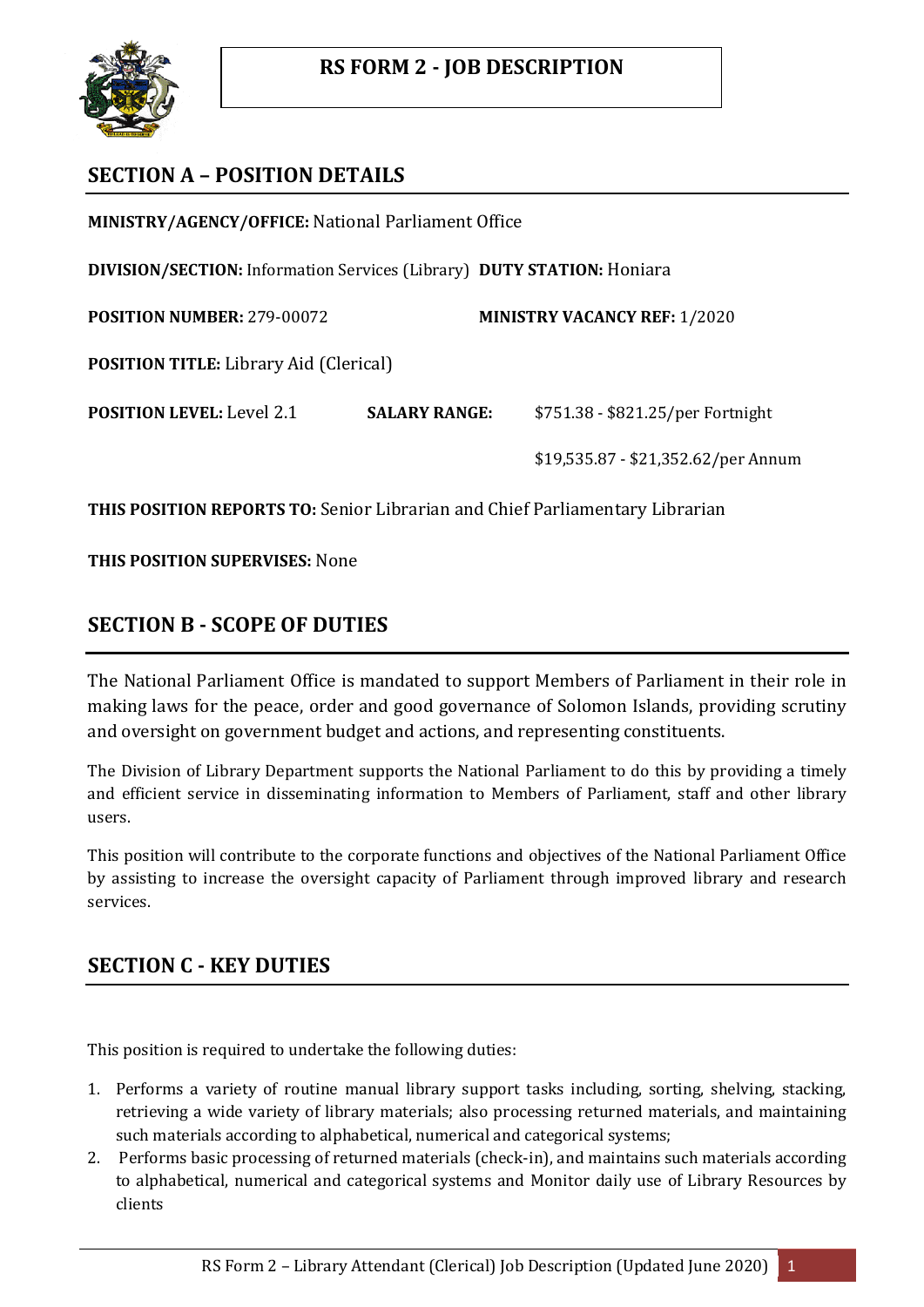- 3. Conducts shelf reading for accuracy and shifting and transporting books and other library materials to assigned areas of the library as directed;
- 4. Performs basic clerical tasks in support of technical support services, including performing simple mending, labelling, jacketing in preparation for circulation and minor repair of a variety of library materials;
- 5. Compile, Scanned, and process hard copies of newspaper articles, reports and other relevant documents ready for uploading into Digital Repository
- 6. Undertake any other duties as reasonably required or directed by the Responsible Officer or Supervisor.

## **SECTION D - KEY DELIVERABLES**

The incumbent of this position will have their performance assessed according to following key deliverables:

- 1. Ensure library materials are properly shelved according to their call numbers
- 2. Digital copy of materials is readily available for uploading to Digital library
- 3. Ensure an up to date records/statistics of users is maintained
- 4. Assist Members of Parliament and staff whenever the need arises
- 5. Assisting the department for clerical services, such as keeping budget records, procurements of stationaries, etc…
- 6. 100% attendance (unless on authorised leave) and compliance with Code of Conduct

# **SECTION E – QUALIFICATIONS AND CAPABILITIES**

#### **Mandatory Qualifications**

- Must have at least have completed form 5 or 6 with 2 or more years' experience working in a library environment.
- Certificates in secretarial Studies
- Must have at least completed bookkeeping courses and Introductory to management.

### **Capabilities Required**

- Ability to identify publication details and do shelf reading of materials
- Familiar with current Parliament library software
- Good communication skills and be able to work with minimum supervision
- Be able to maintain confidentiality, neutrality and protect confidential information as required in a Parliament setting.
- Ability to effectively work with Microsoft offices and Library software applications.

## **SECTION F - KEY SELECTION CRITERIA**

Suitability for this position will be assessed against the following key selection criteria:

- KSC1 Possess the required qualification and work experiences
- KSC2 Possess the ability to meet deadline.